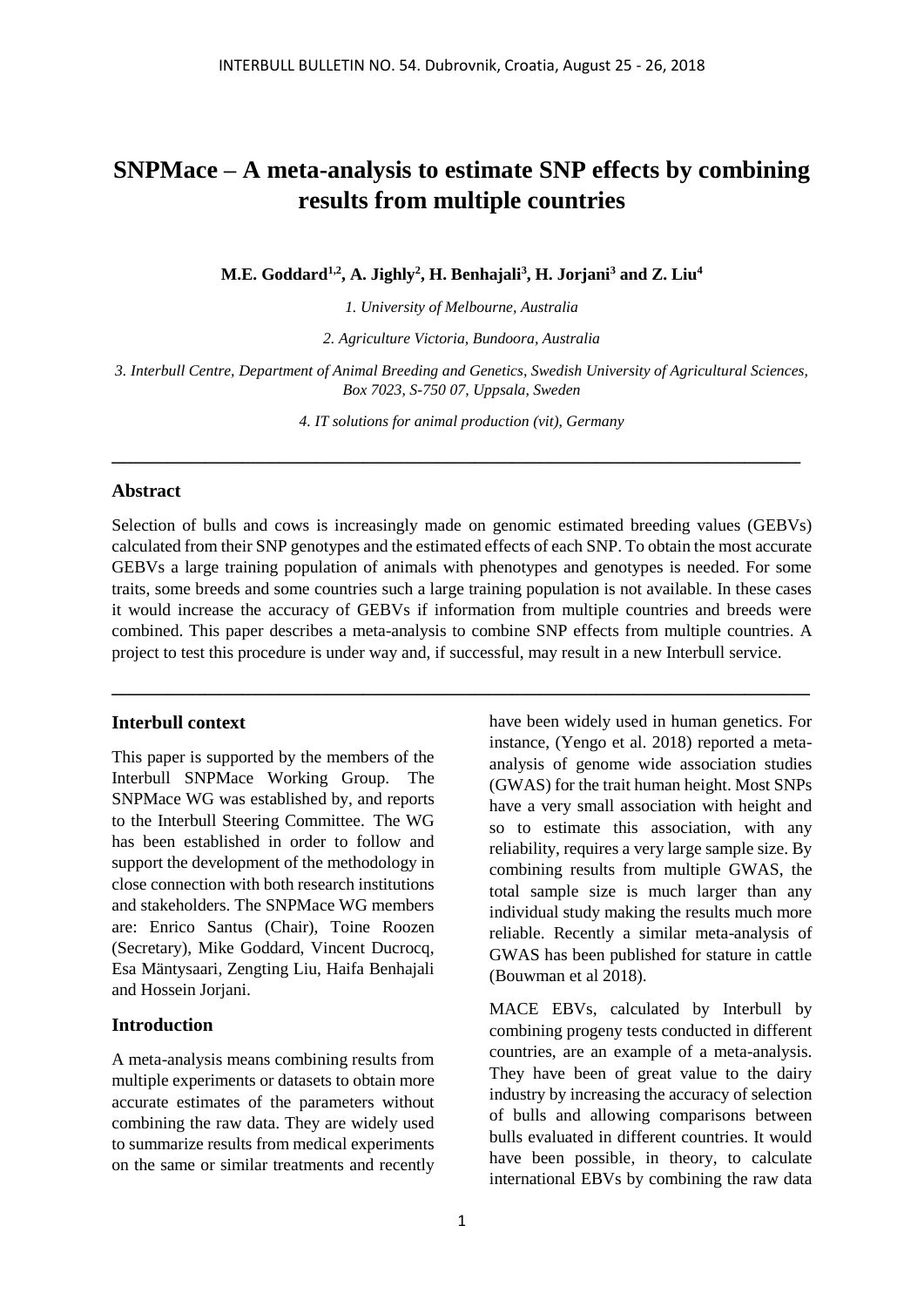from all participating countries and performing one analysis. However, this was not possible or necessary. Individual countries did not wish to share their data with a foreign country and accurate international EBVs could be calculated by the meta-analysis known as MACE (Schaeffer 1994) which uses as input the EBVs calculated within each country rather than the raw data.

However, selection of bulls and cows is increasingly made on the basis of genomic estimated breeding values (GEBVs) calculated from SNP genotypes and the estimated effects of these SNPs. (An equivalent method uses the SNP genotypes to calculate a genomic relationship matrix). Breeding companies and dairy farmers want these GEBVs to be as accurate as possible and this is equivalent to making the estimated SNP effects as accurate as possible. We could combine GEBVs across countries in a similar manner to combining EBVs based a progeny test as is done in the current GMACE service, but this limits the accuracy of these international GEBVs. The reason for this limitation is that the genetic correlation between the same trait (e.g. milk yield) measured in different countries is less than 1. Consequently, a GEBV calculated in country A is less accurate when used in country B than it would be in country A. One way to overcome this limitation is to apply the prediction equation of country B to the genotypes of the bull from country A. However, this approach is limited by the accuracy of the prediction equation for milk yield in country B. This Bulletin suggests an alternative approach in which estimated SNP effects are combined by combining estimated SNP effects from multiple countries so that all prediction equations have higher accuracy than that achieved using data from a single country.

The accuracy of GEBVs depends on the proportion of genetic variance explained by the SNPs and the accuracy of the estimated SNP effects. The accuracy of estimated SNP effects can be increased by increasing the size of the training population, using a single step analysis, sequence data, a non-linear or Bayesian estimation method and possibly in the future

using information about the function of polymorphic sites in the genome.

In some countries, some breeds will soon have very large training populations for some traits (e.g. Holsteins in USA for milk yield). However, there will be many breeds, countries and traits where the size of the training population will always be limiting the accuracy. This applies to important traits such as feed efficiency, to countries with small dairy industries and to numerically small breeds. By combining data over countries and breeds we could increase the accuracy of SNP effects and therefore GEBVs.

It is also possible to combine the raw data from multiple countries and perform a single analysis to estimate SNP effects in each country and EBVs for each country. This is done by Interbull in the InterGenomics service. However, not all countries want to share raw data. This paper describes how a meta-analysis can be used to combine the estimated SNP effects from different countries without the need to exchange raw data or genotypes and describes a project to test the feasibility of Interbull offering a new service to combine SNP solutions across countries.

# **Methods**

# **An international SNP model**

Our multi-trait BLUP model assumes that the effects of a SNP in countries i and  $j$  ( $g_i$  and  $g_j$ ) are genetically correlated with the same correlation as the genetic correlation between true breeding values in the different countries. Within country i  $(i = 1, \ldots, c)$  the SNP effects are estimated as g<sup>i</sup>

where  $g_i$  is a vector of estimated national SNP effects of country *i*.

For the sake of simplicity, we assume that the input national SNP effect estimates for country *i* are estimated with a SNP BLUP model (Liu et al., 2016) that would be equivalent to:

$$
\mathbf{y}_i = \mu_i \mathbf{1} + \mathbf{Z}_i \mathbf{g}_i + \mathbf{e}_i \quad [1]
$$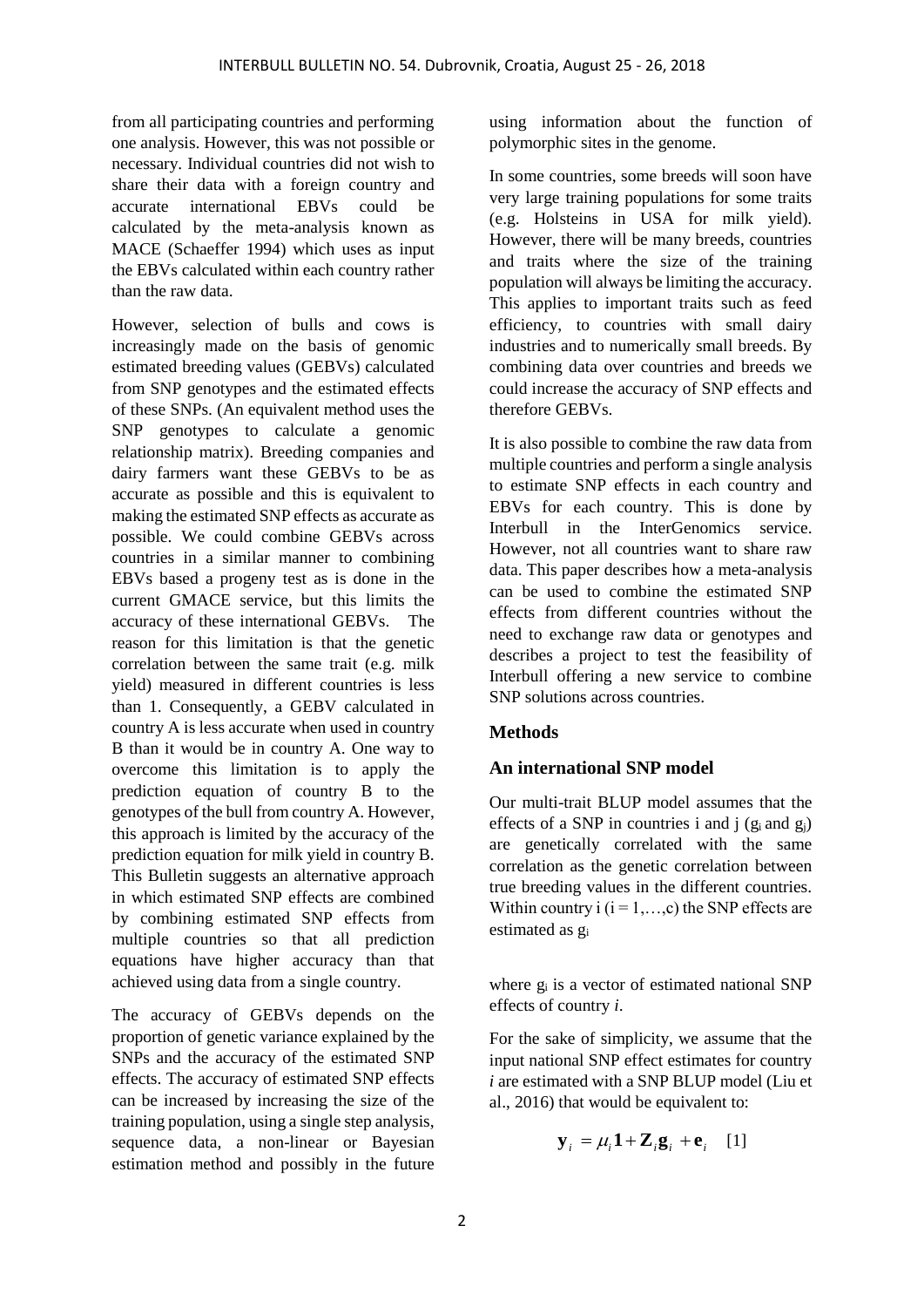where  $\mathbf{y}_i$  is a vector of phenotypes (deregressed proofs) of reference animals corrected for all but additive genetic effects of an original genomic model;  $\mu_i$  is a general mean of country *i*; **1** is a vector of 1s;  $\mathbf{Z}_i$ represents the design matrix for genotypes of reference animals. Genotypic values of reference animals take 3 possible values (VanRaden, 2008):  $2 - 2p_j$ ,  $1 - 2p_j$  and  $0 - 2p_j$  for genotypes AA, AB or BB, respectively, *p<sup>j</sup>* represents allele frequency of SNP marker  $j$  ( $j=1, \ldots, m$ );  $e_i$  is a vector of residual effects for the reference animals with a (co)variance matrix:

$$
\left[\text{var}(\mathbf{e}_i)\right]^{-1} = \mathbf{R}_i^{-1} = diag\{n_{ik}\sigma_{e_i}^{-2}\}\qquad[2]
$$

with  $\sigma_e^2$  $\sigma_{e_i}^2$  representing error variance of country *i* and  $n_{ik}$  represents the daughter contribution of reference animal *k* in country *i* based on the reliabilities of the bull and its parents.

Under the SNP BLUP model (Liu et al., 2016) SNP effects are distributed as:

$$
var(\mathbf{g}_i) = \mathbf{B}_i \sigma_i^2
$$
 [3]

where

$$
\mathbf{B}_{i} = \frac{1}{\sum_{j} 2p_{ij}(1 - p_{ij})} \mathbf{I} = \theta_{i} \mathbf{I} \qquad [4]
$$

(VanRaden, 2008)

 $\sigma_i^2$  represents variance of direct genomic values (DGV) of country *i*.

Please note that DGV represents the sum of all SNP effects:

$$
DGV_{ik} = \mathbf{z}_{ik}\mathbf{g}_i \quad [5]
$$

where  $\text{DGV}_{ik}$  is direct genomic value for animal k;  $\mathbf{z}_{ik}$  is a row in the design matrix  $\mathbf{Z}_{ik}$ corresponding to the animal *k*.

Mixed model equations (MME) can be set up equivalently as if the SNP effects of the country were estimated with:

$$
\begin{bmatrix} \mathbf{1} \mathbf{R}_i^{-1} \mathbf{1} & \mathbf{1} \mathbf{R}_i^{-1} \mathbf{Z}_i \\ \mathbf{Z}_i \mathbf{R}_i^{-1} \mathbf{1} & \mathbf{Z}_i \mathbf{R}_i^{-1} \mathbf{Z}_i + \sigma_i^{-2} \mathbf{B}_i^{-1} \end{bmatrix} \hspace{-2mm} \begin{bmatrix} \hat{\mu}_i \\ \hat{\mathbf{g}}_i \end{bmatrix} = \hspace{-2mm} \begin{bmatrix} \mathbf{1} \mathbf{R}_i^{-1} \mathbf{y}_i \\ \mathbf{Z}_i \mathbf{R}_i^{-1} \mathbf{y}_i \end{bmatrix}
$$
\n[6]

Note that the general mean  $\mu_i$  is expressed on the DGV, whereas it is usually expressed in national genomic evaluation on genomic breeding values (GEBV) which is the sum of DGV and RPG.

For the SNPMace model [1], SNP effects from different countries have the following (co)variance matrix:

$$
\text{var}\begin{bmatrix} \mathbf{g}_1 \\ \mathbf{g}_2 \\ \vdots \\ \mathbf{g}_c \end{bmatrix} = \begin{bmatrix} \sigma_1^2 \mathbf{B}_1 & \sigma_{12} \mathbf{B}_{12} & \cdots & \sigma_{1c} \mathbf{B}_{1c} \\ \sigma_2^2 \mathbf{B}_2 & \cdots & \sigma_{2c} \mathbf{B}_{2c} \\ \vdots & \vdots & \ddots & \vdots \\ \text{symm.} & \sigma_c^2 \mathbf{B}_c \end{bmatrix} = \mathbf{G}
$$

and its inverse matrix is:

$$
\mathbf{G}^{-1} = \begin{bmatrix} \mathbf{G}^{11} & \mathbf{G}^{12} & \cdots & \mathbf{G}^{1c} \\ & \mathbf{G}^{22} & \cdots & \mathbf{G}^{2c} \\ & & \ddots & \vdots \\ \text{symm.} & & \mathbf{G}^{cc} \end{bmatrix} \qquad \text{[8]}
$$

where  $\sigma_{i,i^+}^2$  is DGV covariance between countries  $i$  and  $i^+$ . In order to guarantee sum of the SNP genetic covariances equal the total additive genetic covariance between the two countries, all the involving countries must code the three possible SNP genotypes in the same way, e.g.  $AA=2$ ,  $AB=1$  and  $BB=0$ .

Similar to the definition of matrix  $\mathbf{B}_i$  for country *i*, matrix  $\mathbf{B}_{i,i^+}$  for the two countries relies on the assumption that the same set of SNP markers are used in the two countries: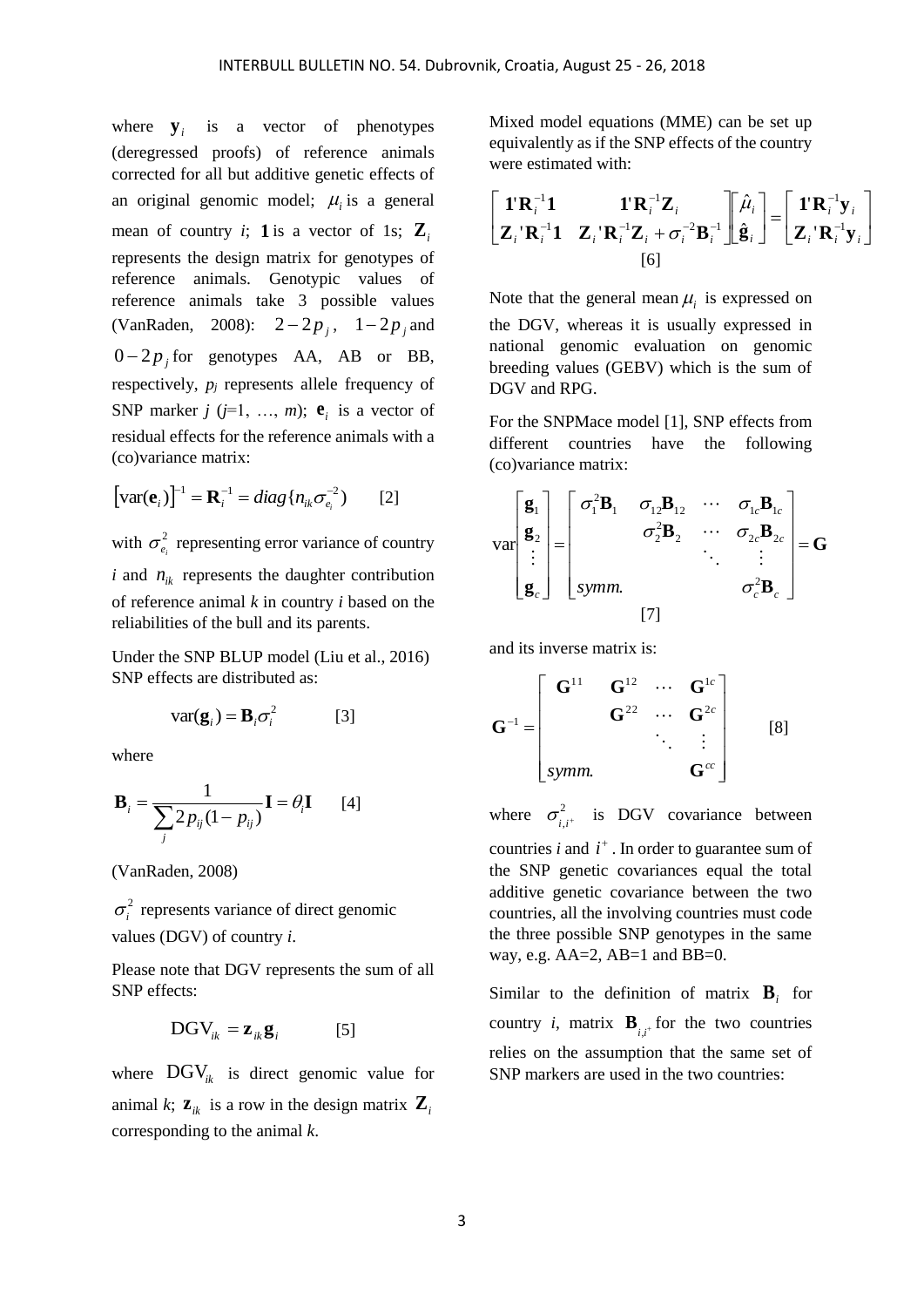$$
\mathbf{B}_{i,i^+} = \frac{1}{\sqrt{\sum_{j} 2p_{ij}(1-p_{ij})} \sqrt{\sum_{j} 2p_{i^+j}(1-p_{i^+j})}} \mathbf{I} = \sqrt{\theta_i \theta_{i^+}} \mathbf{I}
$$
 [9]

It can be seen that matrix  $\mathbf{B}_{i,i^+}$  between the two countries is an identity matrix multiplied with a scalar as long as the two countries submit SNP effect estimates derived from the same set of

SNP markers. Under the assumption of using the same set of SNP markers by all the *c* countries, the (co)variance matrix of the country SNP effects, Equation [8], become

$$
\mathbf{G} = \text{var}\begin{bmatrix} \mathbf{g}_1 \\ \mathbf{g}_2 \\ \vdots \\ \mathbf{g}_c \end{bmatrix} = \begin{bmatrix} \sigma_1^2 \theta_1 \mathbf{I} & \sigma_{12} \sqrt{\theta_1 \theta_2} \mathbf{I} & \cdots & \sigma_{1c} \sqrt{\theta_1 \theta_c} \mathbf{I} \\ \sigma_2^2 \theta_2 \mathbf{I} & \cdots & \sigma_{2c} \sqrt{\theta_2 \theta_c} \mathbf{I} \\ \vdots & \ddots & \vdots \\ \text{symm.} & \sigma_c \theta_c \mathbf{I} \end{bmatrix} . \tag{10}
$$

#### **Estimation of SNP effects of the SNPMacemodel**

The effects of the SNPMace model [1] are estimated using mixed model equations:

 *i i i i i i i i i i ii ii ii i i i i i i i i* **0 G 0 0 Z R 1 Z R Z 1 R 1 1 R Z 0 G 0 0 0 Ψ 0 0 0 G 0 0 Z R 1 Z R Z 1 R 1 1 R Z** 1 1 1 1 1 1 1 1 ' ' ' ' ' ' ' ' *i i i i i i i i i i i i i i* **Z R y 1 R y Z R y 1 R y g g** 1 1 1 1 ''''ˆˆˆX [11]

The residual (co)variances between countries *i* and  $i^+$ ,  $\Psi_{ii^+}$ , depends on the fact if the two countries use bull MACE phenotypes containing common daughter information in their national genomic evaluations. If the MACE EBV of reference bulls are used in national SNP effect estimation in countries *i* and  $i^+$ , the residual covariance can be defined as:

$$
\mathbf{\Psi}_{ii^+} = (\mathbf{Z}_i \, \mathbf{R}_i^{-\frac{1}{2}}) (\mathbf{R}_{i^+}^{-\frac{1}{2}} \mathbf{Z}_{i^+}) \tag{12}
$$

If the two countries use only national phenotypes for their SNP effect estimation, then

$$
\Psi_{ii^+} = 0 \tag{13}
$$

The residual covariance between the SNP effects of the two countries,  $\Psi_{ii^+}$ , depends on the number of common reference bulls used in the two national reference populations and EDC of those common reference bulls (Sullivan 2016). However, the best policy would be for countries to use only local data in calculating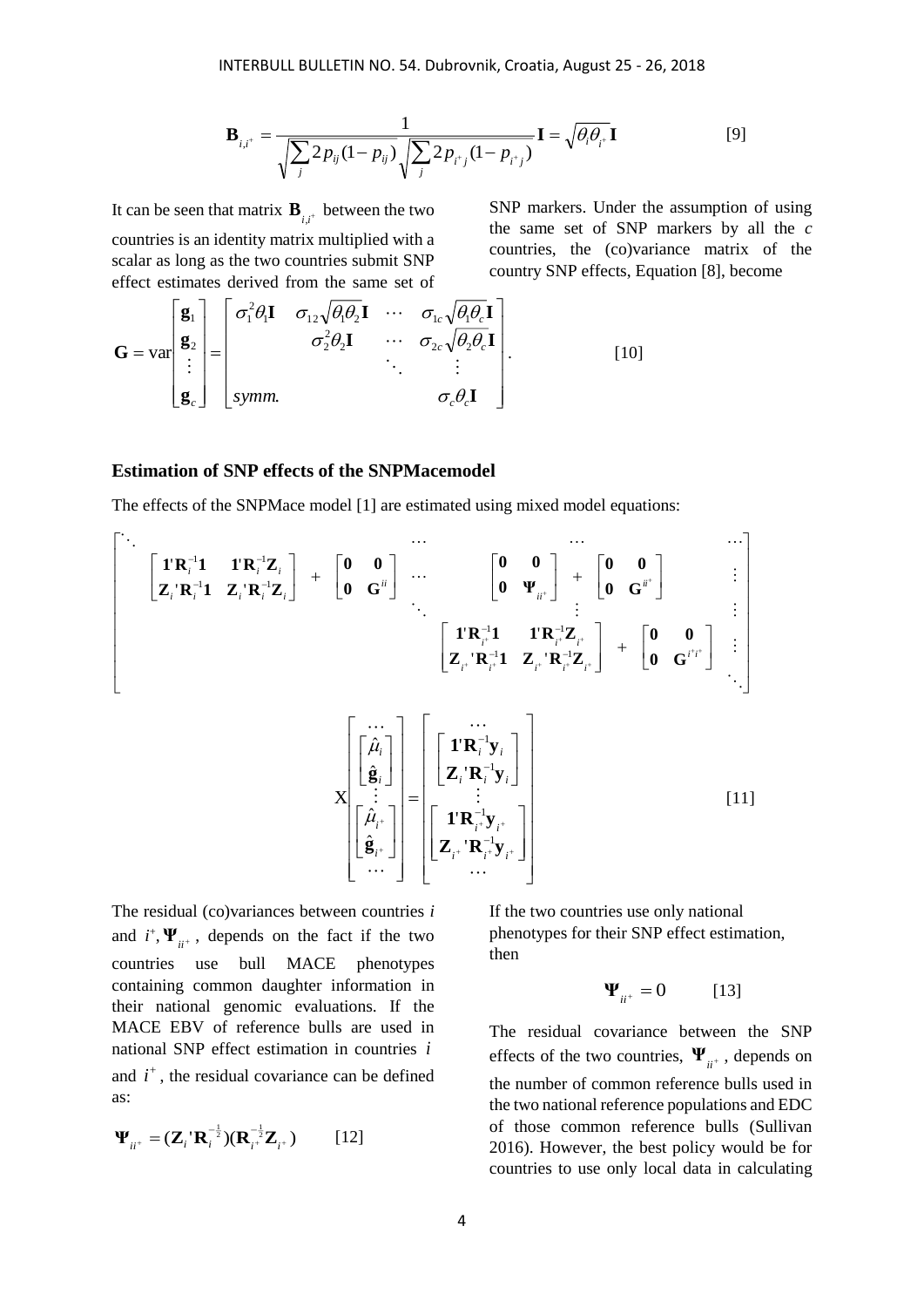their estimated SNP effects. This parallels the current procedure for MACE.

### **National data for the SNPMace evaluation**

Countries need to submit national SNP effect estimates:  $g_i$ , and  $\mathbf{Z}_i \cdot \mathbf{R}_i^{-1} \mathbf{Z}_i$  for a measure of prediction error (co)variances of the SNP effect estimates. All the participating countries must code two SNP alleles A and B in the same way. Marker allele frequencies of a reference SNP allele, like allele A, as well as the variance of direct genomic values must be provided by the countries for the international SNP effect estimation. Because different genomic models may be used in national genomic evaluations, like the genomic BLUP model (GBLUP) or Bayesian genomic models (Meuwissen et al., 2001), we show below how the countries obtain national SNP effects for the SNPMace evaluation from a genomic model other than the SNP BLUP model.

#### **Converting GEBV of the GBLUP model to SNP effects**

Countries may use a GBLUP model, either single-step or multi-step ones, for genomic evaluation. GEBV of the GBLUP model can be converted directly to SNP effects following Liu et al. (2016):

$$
\mathbf{g}_i = (1 - k)\mathbf{B}_i \mathbf{Z}_i \mathbf{G}_{rel}^{-1} \mathbf{u}_i^*
$$
 [14]

where *k* is proportion of residual polygenic variance in total additive genetic variance,  $\mathbf{u}_i^*$ 

is a vector of GEBV of reference animals, and Zi as defined before (design matrix for genotypes of reference animals) . The reliability values can be obtained from:

$$
\mathbf{G}_{rel} = (1 - k)\mathbf{Z}_i \mathbf{B}_i \mathbf{Z}_i + k\mathbf{A}_i \qquad [15]
$$

with  $A_i$  representing pedigree relationship matrix of the reference animals.

### *SNP effects from the Bayesian genomic models*

The SNPMace model [1] makes the same assumption on SNP variances as the SNP BLUP model. Additionally, the SNPMace model assumes the SNP markers explain equal genetic covariance among the SNP markers. The assumption of equal SNP genetic variances may be relaxed by allowing heterogeneous SNP genetic variances, like the Bayesian genomic models (Meuwissen et al., 2001). Likewise, we could also relax the assumption on each SNP contributing equally to the total genetic covariance between any country pair.

#### **The Interbull SNPMace project**

To test this method of combining SNP solutions from different countries, Interbull is conducting the Interbull SNPMace project, using data from the Brown Swiss breed in 6 countries. As part of the "InterGenomics" service, Interbull already receives individual animal data from Brown Swiss bulls consisting of genotypes and EBVs, and Interbull carries out an analysis of the combined data to estimate SNP solutions.

In the SNPMace project,

- 1. the Interbull Centre use the metaanalysis described above to estimate SNP solutions and compare these with those obtained through InterGenomics.
- 2. Jighly and Goddard at Agriculture Victoria are writing software to perform the meta-analysis.

If the project is successful, Interbull will be able to use this software to offer a service to other breeds and countries that are not in a position to supply individual animal data but would like to have SNP solutions estimated from multiple countries or breeds.

This SNPMace project will run from April 2018 to Oct 2019. Then a decision will be made about the usefulness of this method and whether to develop it further as a service by Interbull.

### **Future Developments**

More accurate EBVs can be obtained by using genome sequence genotypes and non-linear or Bayesian methods to estimate SNP effects. This is especially advantageous when combining data from different breeds. The analysis could then identify sequence variants that are particularly useful and these could be imputed